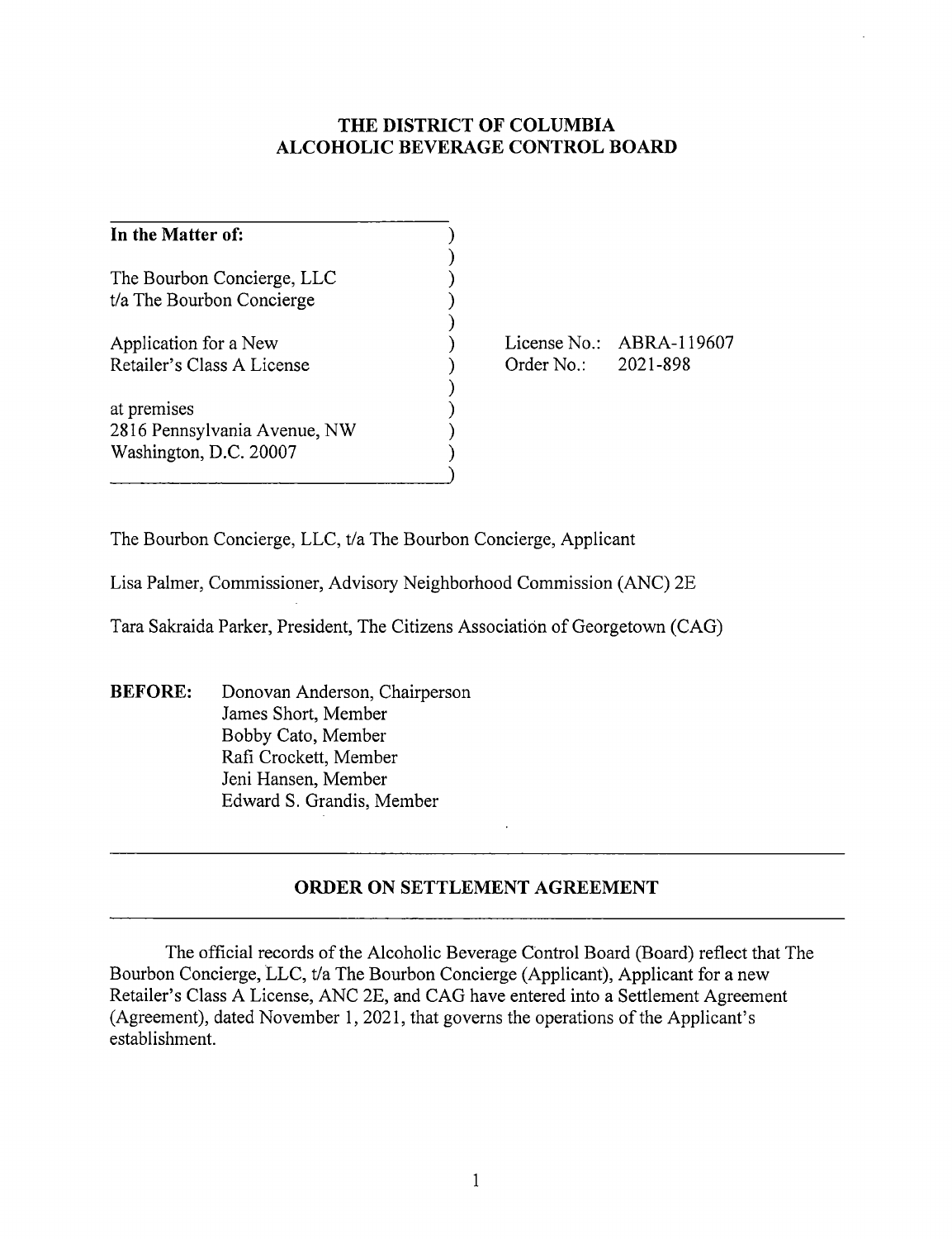The Agreement has been reduced to writing and has been properly executed and filed with the Board. The Applicant; Commissioner Lisa Palmer, on behalf of ANC 2E; and Tara Sakraida Parker, on behalf of CAG; are signatories to the Agreement.

Accordingly, it is this 30th day of December 2021, **ORDERED** that:

- 1. The above-referenced Settlement Agreement submitted by the parties to govern the operations of the Applicant's establishment is **APPROVED** and **INCORPORATED**  as part of this Order; and
- 2. Copies of this Order shall be sent to the Applicant, ANC 2E, and CAG.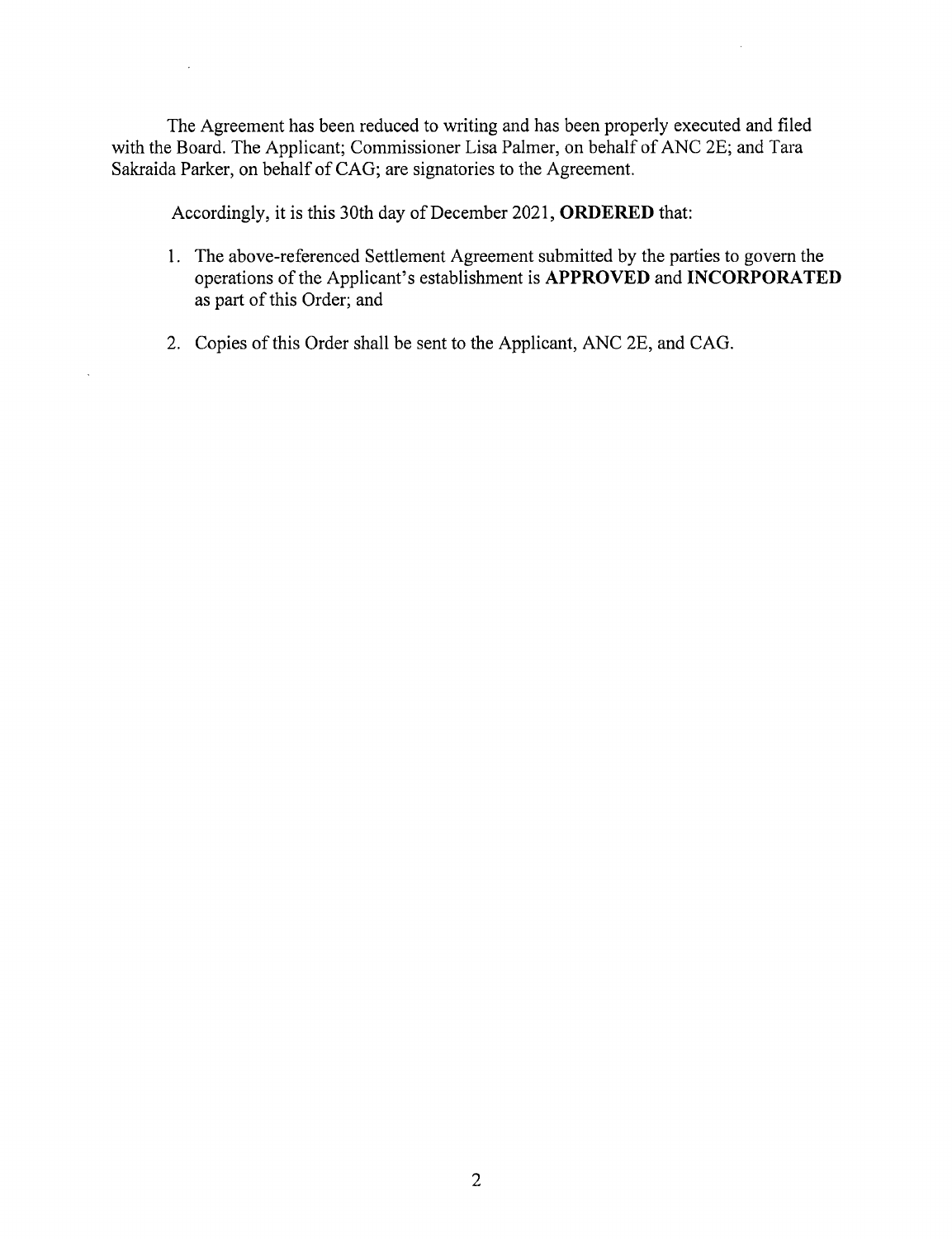District of Columbia Alcoholic Beverage Control Board

> ~f,Jf»:I *Y\_.* r,.,:,,.Cu!~U~\$XO'lrr···~••····~• ..... 1 */Z)c,,eU-Ut of,,d,;1,<Jmt* i te:7, ::,c,t;.::,,'....,1.t<".AS~M-e.;!;:'/'XlOl'.Odldv.c:!'I ..... \_j

Donovan Anderson, Chairperson



James Short, Member



Edward S. Grandis, Member

Pursuant to 23 DCMR § 1719.1, any party adversely affected may file a Motion for Reconsideration of this decision within ten (10) days of service of this Order with the Alcoholic Beverage Regulation Administration, Reeves Center, 2000 14th Street, N.W., 400S, Washington, D.C. 20009. Also, pursuant to section 11 of the District of Columbia Administrative Procedure Act, Pub. L. 90-614, 82 Stat. 1209, District of Columbia Official Code§ 2-510 (2001), and Rule 15 of the District of Columbia Court of Appeals, any party adversely affected has the right to appeal this Order by filing a petition for review, within thirty (30) days of the date of service of this Order, with the District of Columbia Court of Appeals, 500 Indiana Avenue, N.W., Washington, D.C. 20001. However, the timely filing of a Motion for Reconsideration pursuant to 23 DCMR § 1719.1 stays the time for filing a petition for review in the District of Columbia Court of Appeals until the Board rules on the motion. *See* D.C. App. Rule 15(b).

Finally, in the case of a summary suspension, "A person aggrieved by a final summary action may file an appeal in accordance with the procedures set forth in subchapter I of Chapter 5 of Title 2." D.C. Code§ 25-826(d).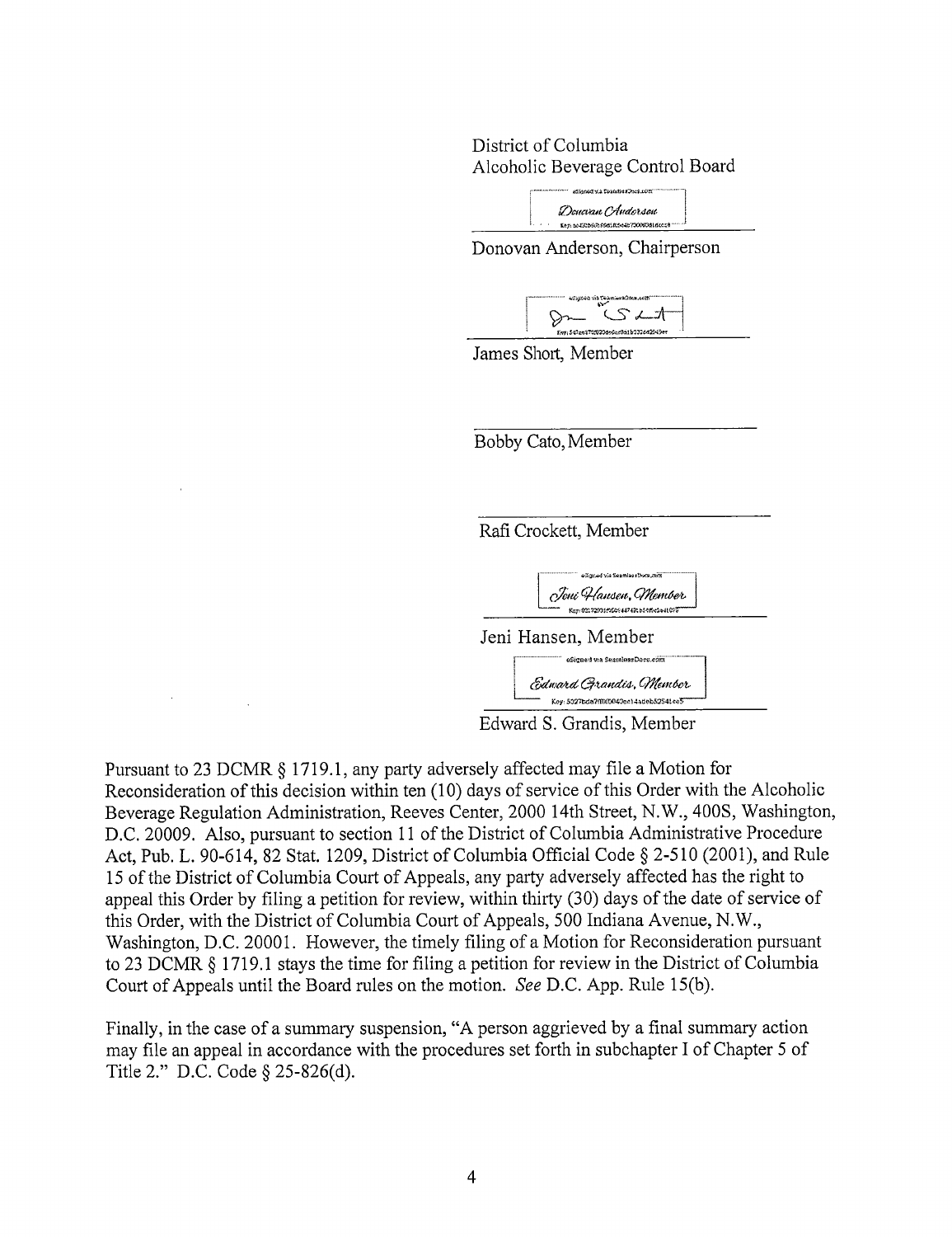## **SETTLEMENT AGREEMENT BETWEEN THE BOURBON CONCIERGE, LLC, ADVISORY NEIGHBORHOOD COMMISSION 2E, AND THE CITIZENS ASSOCIATION OF GEORGETOWN**

THIS SETTLEMENT AGREEMENT ("Agreement") is made on this 1st day of November 2021, by and between The Bourbon Concierge, LLC t/a The Bourbon Concierge ("Applicant"), Advisory Neighborhood Commission **2E** ("ANC2E") and The Citizens Association of Georgetown ("CAG"), also referred to collectively as the "Parties."

## **RECITALS**

Whereas, the Applicant has applied to the Alcoholic Beverage Regulation Administration ("ABRA") for a new Retailer's Class A ABC License, ABRA-119607 ("License") with Tasting Endorsement for the premises located at 2816 Pennsylvania Avenue, NW ("Premises''};

Whereas, the Parties wish to enter into a Settlement Agreement pursuant to D.C. Official Code§ 25-446 to address concerns related to peace, order and quiet;

NOW, THEREFORE, in consideration of the recitals set forth above and the mutual covenants and conditions set forth below, the Parties agree as follows:

- 1. Recitals Incorporated. The recitals set forth above are incorporated herein by reference.
- **2. Hours:** 
	- a. Applicant agrees that its hours of operation and hours of sales of alcoholic beverages shall not exceed: 9:00am to 12:00am daily.
	- b. However, Applicant shall not permit in person retail sales within the licensed premises after 10:30pm daily. Nothing about the forgoing is meant either to
		- limit the hours during which Applicant may sell, offer for sale, package, or deliver alcoholic beverages during its permitted hours of operation for sales via the Internet; or prohibit private tastings (not open to the public} on the Premises during its permitted hours of operations.
- **3. Business Operations:** 
	- a. No music played inside the Premises or other noise coming from the Premises shall be audible in residences at any time;
	- b. While the establishment may offer tastings and classes pertaining to alcoholic beverages and may charge a fee for such educational programming, cover charges for such classes will never be collected to enter the Premises or partake in Applicant's offerings;
	- c. Applicant shall use reasonable efforts to discourage loitering in the vicinity of the Premises; Applicant's staff shall report all incidences of public consumption of alcoholic beverages sold on the Premises which are witnessed by a staff member to the Metropolitan Police Department; an<sup>d</sup>
	- d. Applicant shall maintain the storefront in a clean and tidy manner. Furthermore, Applicant shall ensure that all litter related to Applicant's business in the public space adjacent to and in front of the premises shall be <sup>p</sup>icked up by Applicant's staff at least once a day and shall be kept, generally, in a clean and tidy manner at all times.